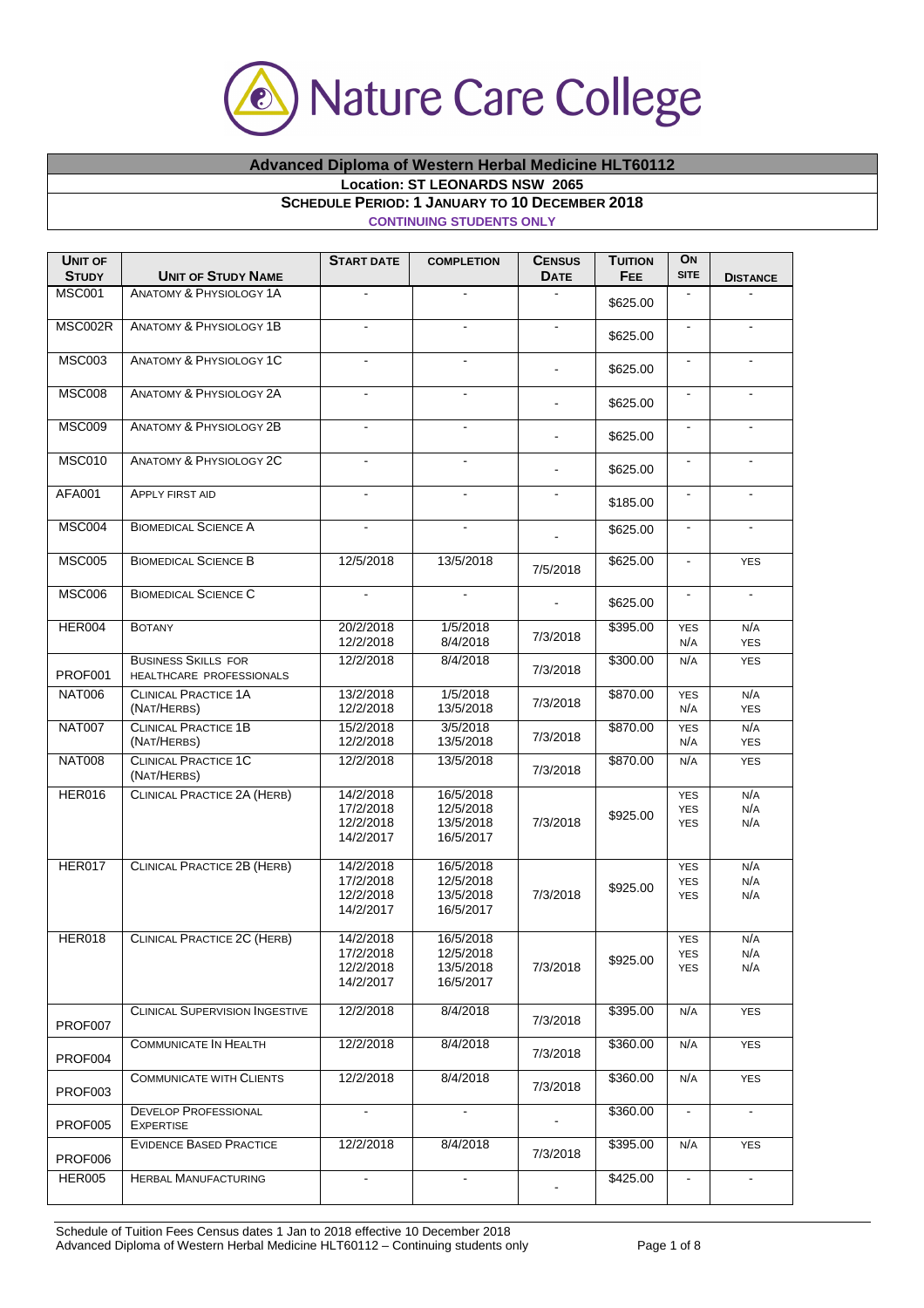

| <b>HER001</b> | <b>HERBAL MEDICINE 1A - MATERIA</b><br><b>MEDICA</b> | 13/2/2018<br>12/2/2018 | 8/5/2018<br>7/5/2018   | 7/3/2018       | \$610.00 | <b>YES</b><br><b>YES</b> | N/A<br>N/A        |
|---------------|------------------------------------------------------|------------------------|------------------------|----------------|----------|--------------------------|-------------------|
|               |                                                      | 12/2/2018              | 13/5/2018              |                |          | YES                      | N/A               |
| <b>HER002</b> | HERBAL MEDICINE 1B - MATERIA<br><b>MEDICA</b>        | 12/2/2018              | 13/5/2018              | 7/3/2018       | \$610.00 | N/A                      | <b>YES</b>        |
| <b>HER003</b> | <b>HERBAL MEDICINE 1C - MATERIA</b><br><b>MEDICA</b> | 12/2/2018              | 13/5/2018              | 7/3/2018       | \$610.00 | N/A                      | <b>YES</b>        |
| <b>HER007</b> | <b>HERBAL THERAPEUTICS 2 (GIT)</b>                   | 15/2/2018<br>15/2/2018 | 10/5/2018<br>10/5/2018 | 7/3/2018       | \$610.00 | <b>YES</b><br><b>YES</b> | N/A<br>N/A        |
|               |                                                      | 12/2/2018              | 13/5/2018              |                |          | N/A                      | <b>YES</b>        |
| <b>HER009</b> | <b>HERBAL THERAPEUTICS 2 (MSS)</b>                   |                        | $\blacksquare$         |                | \$610.00 | $\blacksquare$           | $\blacksquare$    |
| <b>HER010</b> | <b>HERBAL THERAPEUTICS 2</b><br>(REPRO)              | $\blacksquare$         | ۰.                     | $\blacksquare$ | \$610.00 | $\blacksquare$           | $\blacksquare$    |
| <b>HER008</b> | <b>HERBAL THERAPEUTICS 2 (RESP)</b>                  |                        |                        |                | \$610.00 | $\blacksquare$           |                   |
| <b>HER012</b> | <b>HERBAL THERAPEUTICS 3A</b>                        | 12/2/2018              | 13/5/2018              | 7/3/2018       | \$625.00 | N/A                      | <b>YES</b>        |
| HER013        | <b>HERBAL THERAPEUTICS 3B</b>                        | 12/2/2018<br>12/2/2018 | 7/5/2018<br>13/5/2018  | 7/3/2018       | \$625.00 | <b>YES</b><br>N/A        | N/A<br><b>YES</b> |
| HER014        | <b>HERBAL THERAPEUTICS 3C</b>                        |                        |                        |                | \$625.00 | $\blacksquare$           | $\blacksquare$    |
| <b>NAT001</b> | <b>INTRODUCTION TO NATURAL</b><br><b>MEDICINE</b>    | 19/2/2018<br>12/2/2018 | 19/3/2018<br>29/4/2018 | 7/3/2018       | \$495.00 | <b>YES</b><br>N/A        | N/A<br><b>YES</b> |
| <b>NUT001</b> | <b>INTRODUCTION TO NUTRITION</b>                     |                        |                        |                | \$495.00 |                          |                   |
| <b>HER006</b> | <b>MEDICINAL WEEDS</b>                               | 12/2/2018              | 8/4/2018               | 7/3/2018       | \$395.00 | N/A                      | <b>YES</b>        |
| <b>HER015</b> | <b>MODERN PHYTOTHERAPY</b>                           | 12/2/2018              | 8/4/2018               | 7/3/2018       | \$375.00 | N/A                      | <b>YES</b>        |
| MSC017        | PATHOLOGY & PHYSICAL<br>ASSESSMENT                   | 12/2/2018              | 13/5/2018              | 7/3/2018       | \$625.00 | N/A                      | <b>YES</b>        |
| <b>HER011</b> | <b>PHARMACOGNOSY</b>                                 | 12/2/2018              | 13/5/2018              | 7/3/2018       | \$610.00 | N/A                      | <b>YES</b>        |
| <b>MSC018</b> | PHARMACOLOGY                                         | 12/2/2018              | 13/5/2018              | 7/3/2018       | \$625.00 | N/A                      | <b>YES</b>        |
| PROF002       | <b>SAFE PRACTICES</b>                                | $\blacksquare$         | $\blacksquare$         | $\blacksquare$ | \$170.00 | $\blacksquare$           | $\blacksquare$    |
| <b>MSC011</b> | SYMPTOMATOLOGY, DIAGNOSIS &<br>PATHOLOGY 1A          | 14/2/2018<br>12/2/2018 | 16/5/2018<br>13/5/2018 | 7/3/2018       | \$625.00 | <b>YES</b><br>N/A        | N/A<br><b>YES</b> |
| <b>MSC012</b> | SYMPTOMATOLOGY, DIAGNOSIS &<br>PATHOLOGY 1B          | 14/2/2018<br>12/2/2018 | 16/5/2018<br>13/5/2018 | 7/3/2018       | \$625.00 | <b>YES</b><br>N/A        | N/A<br><b>YES</b> |
| <b>MSC013</b> | SYMPTOMATOLOGY, DIAGNOSIS &<br>PATHOLOGY 1C          | 12/2/2018              | 13/5/2018              | 7/3/2018       | \$625.00 | N/A                      | <b>YES</b>        |
| MSC014        | SYMPTOMATOLOGY, DIAGNOSIS &<br>PATHOLOGY 2A          | 12/2/2018              | 8/4/2018               | 7/3/2018       | \$395.00 | N/A                      | <b>YES</b>        |
| <b>MSC015</b> | SYMPTOMATOLOGY, DIAGNOSIS &<br>PATHOLOGY 2B          | 12/2/2018              | 8/4/2018               | 7/3/2018       | \$395.00 | N/A                      | <b>YES</b>        |
| <b>MSC016</b> | SYMPTOMATOLOGY, DIAGNOSIS &<br>PATHOLOGY 2C          | 12/2/2018              | 8/4/2018               | 7/3/2018       | \$395.00 | N/A                      | <b>YES</b>        |

|              | TERM 1 2018 - UNITS OF STUDY WITH CENSUS DATE 12 APRIL 2018 |              |                   |               |                    |             |                 |  |  |
|--------------|-------------------------------------------------------------|--------------|-------------------|---------------|--------------------|-------------|-----------------|--|--|
| UNIT OF      |                                                             | <b>START</b> | <b>COMPLETION</b> | <b>CENSUS</b> |                    | <b>ON</b>   |                 |  |  |
| <b>STUDY</b> | <b>UNIT OF STUDY NAME</b>                                   |              |                   | <b>DATE</b>   | <b>TUITION FEE</b> | <b>SITE</b> | <b>DISTANCE</b> |  |  |
| AFA001       | <b>APPLY FIRST AID</b>                                      | 11/4/2018    | 12/4/2018         | 12/4/2018     | \$185.00           | N/A         | <b>YES</b>      |  |  |
| PROF007      | <b>CLINICAL SUPERVISION</b><br><b>INGESTIVE</b>             | 11/3/2018    | 25/3/2018         | 12/4/2018     | \$395.00           | N/A         | <b>YES</b>      |  |  |
| PROF003      | <b>COMMUNICATE WITH CLIENTS</b>                             | 24/3/2018    | 14/4/2018         | 12/4/2018     | \$360.00           | <b>YES</b>  | N/A             |  |  |
| PROF002      | <b>SAFE PRACTICES</b>                                       | 3/4/2018     | 13/5/2018         | 12/4/2018     | \$170.00           | N/A         | <b>YES</b>      |  |  |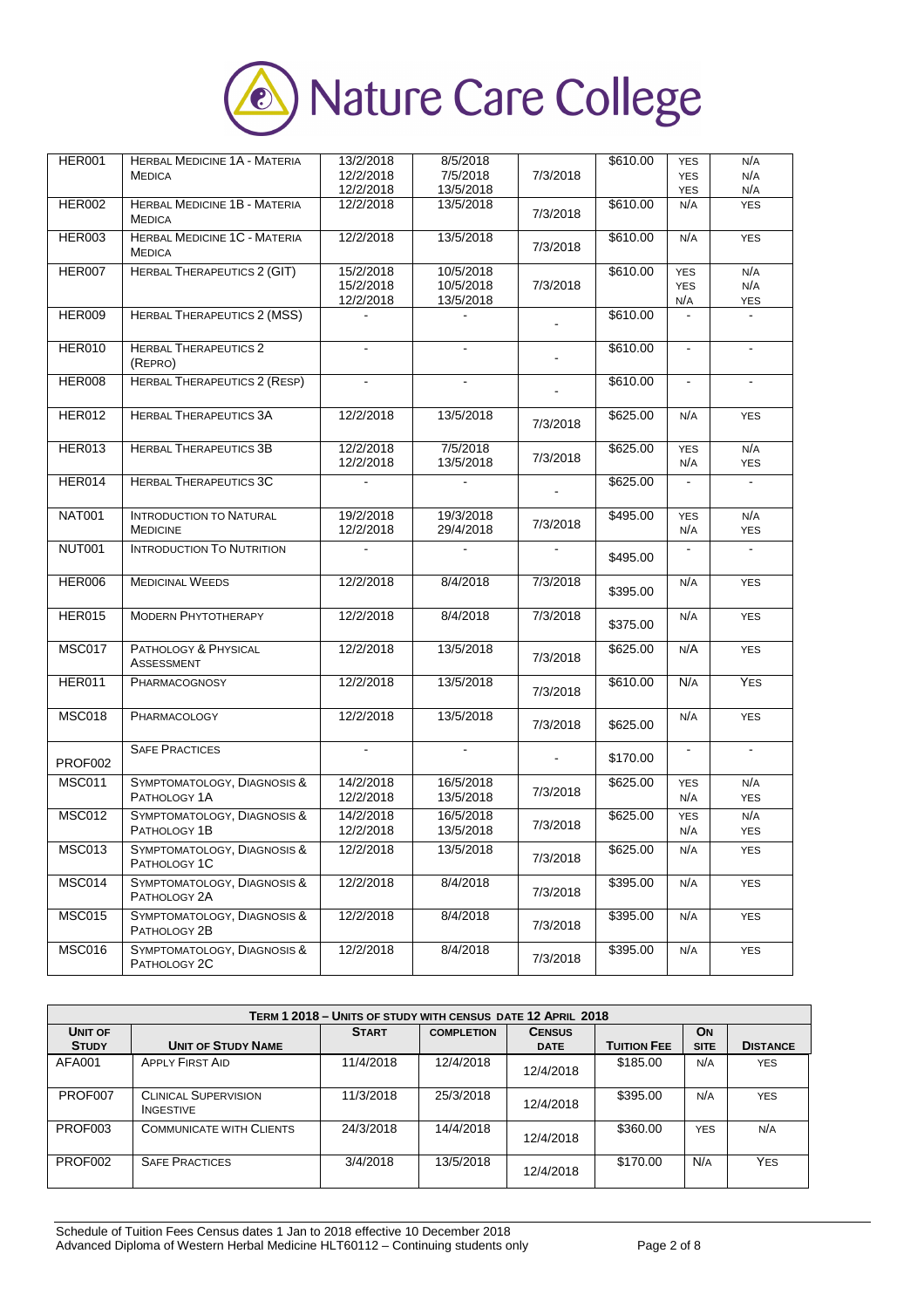

| TERM 2 2018 - UNIT OF STUDY WITH CENSUS DATE 21 JUNE 2018 |                                                        |                                     |                                     |                              |                              |                                 |                          |
|-----------------------------------------------------------|--------------------------------------------------------|-------------------------------------|-------------------------------------|------------------------------|------------------------------|---------------------------------|--------------------------|
| <b>UNIT OF</b><br><b>STUDY</b>                            | <b>UNIT OF STUDY NAME</b>                              | <b>START DATE</b>                   | <b>COMPLETION</b>                   | <b>CENSUS</b><br><b>DATE</b> | <b>TUITION</b><br><b>FEE</b> | ON<br><b>SITE</b>               | <b>DISTANCE</b>          |
| <b>MSC001</b>                                             | <b>ANATOMY &amp; PHYSIOLOGY 1A</b>                     | $\blacksquare$                      | $\blacksquare$                      |                              | \$625.00                     | $\overline{\phantom{a}}$        |                          |
| MSC002R                                                   | <b>ANATOMY &amp; PHYSIOLOGY 1B</b>                     |                                     |                                     |                              | \$625.00                     | $\blacksquare$                  |                          |
| <b>MSC003</b>                                             | <b>ANATOMY &amp; PHYSIOLOGY 1C</b>                     | $\blacksquare$                      | $\blacksquare$                      |                              | \$625.00                     | $\blacksquare$                  | $\blacksquare$           |
| <b>MSC008</b>                                             | <b>ANATOMY &amp; PHYSIOLOGY 2A</b>                     | $\blacksquare$                      | $\blacksquare$                      | $\blacksquare$               | \$625.00                     | $\blacksquare$                  | $\blacksquare$           |
| <b>MSC009</b>                                             | <b>ANATOMY &amp; PHYSIOLOGY 2B</b>                     |                                     |                                     |                              | \$625.00                     | $\blacksquare$                  |                          |
| <b>MSC010</b>                                             | <b>ANATOMY &amp; PHYSIOLOGY 2C</b>                     | $\blacksquare$                      | $\blacksquare$                      |                              | \$625.00                     | $\blacksquare$                  | $\blacksquare$           |
| <b>AFA001</b>                                             | <b>APPLY FIRST AID</b>                                 | 17/6/2018                           | 21/6/2018                           | 21/6/2018                    | \$185.00                     | <b>YES</b>                      | N/A                      |
| MSC004                                                    | <b>BIOMEDICAL SCIENCE A</b>                            |                                     |                                     |                              | \$625.00                     | $\blacksquare$                  |                          |
| <b>MSC005</b>                                             | <b>BIOMEDICAL SCIENCE B</b>                            |                                     |                                     |                              | \$625.00                     | $\blacksquare$                  |                          |
| <b>MSC006</b>                                             | <b>BIOMEDICAL SCIENCE C</b>                            | $\blacksquare$                      | $\blacksquare$                      |                              | \$625.00                     | $\blacksquare$                  | $\blacksquare$           |
| HER004                                                    | <b>BOTANY</b>                                          |                                     |                                     |                              | \$395.00                     | $\blacksquare$                  |                          |
| PROF001                                                   | <b>BUSINESS SKILLS FOR</b><br>HEALTHCARE PROFESSIONALS |                                     |                                     |                              | \$300.00                     | $\blacksquare$                  |                          |
| <b>NAT006</b>                                             | <b>CLINICAL PRACTICE 1A</b><br>(NAT/HERBS)             | 29/5/2018                           | 26/8/2018                           | 21/6/2018                    | \$870.00                     | N/A                             | <b>YES</b>               |
| <b>NAT007</b>                                             | <b>CLINICAL PRACTICE 1B</b><br>(NAT/HERBS)             | 29/5/2018<br>28/5/2018              | 14/8/2018<br>26/8/2018              | 21/6/2018                    | \$870.00                     | <b>YES</b><br>N/A               | N/A<br><b>YES</b>        |
| <b>NAT008</b>                                             | <b>CLINICAL PRACTICE 1C</b><br>(NAT/HERBS)             | 31/5/2018<br>28/5/2018              | 16/8/2018<br>26/8/2018              | 21/6/2018                    | \$870.00                     | <b>YES</b><br>N/A               | N/A<br><b>YES</b>        |
| <b>HER016</b>                                             | <b>CLINICAL PRACTICE 2A (HERB)</b>                     | 30/5/2018<br>2/6/2018               | 22/8/2018<br>25/8/2018              | 21/6/2018                    | \$925.00                     | <b>YES</b><br><b>YES</b>        | N/A<br>N/A               |
| <b>HER017</b>                                             | <b>CLINICAL PRACTICE 2B (HERB)</b>                     | 30/5/2018<br>2/6/2018               | 22/8/2018<br>25/8/2018              | 21/6/2018                    | \$925.00                     | <b>YES</b><br><b>YES</b>        | N/A<br>N/A               |
| HER018                                                    | <b>CLINICAL PRACTICE 2C (HERB)</b>                     | 30/5/2018<br>2/6/2018               | 22/8/2018<br>25/8/2018              | 21/6/2018                    | \$925.00                     | <b>YES</b><br><b>YES</b>        | N/A<br>N/A               |
| PROF007                                                   | <b>CLINICAL SUPERVISION INGESTIVE</b>                  | 28/5/2018                           | 22/7/2018                           | 21/6/2018                    | \$395.00                     | N/A                             | <b>YES</b>               |
| PROF004                                                   | <b>COMMUNICATE IN HEALTH</b>                           |                                     |                                     |                              | \$360.00                     | $\blacksquare$                  |                          |
| PROF003                                                   | <b>COMMUNICATE WITH CLIENTS</b>                        | 28/5/2018                           | 22/7/2018                           | 21/6/2018                    | \$360.00                     | N/A                             | <b>YES</b>               |
| <b>PROF005</b>                                            | <b>DEVELOP PROFESSIONAL</b><br><b>EXPERTISE</b>        | $\blacksquare$                      | $\blacksquare$                      | $\mathbf{r}$                 | \$360.00                     | $\blacksquare$                  | $\blacksquare$           |
| PROF006                                                   | <b>EVIDENCE BASED PRACTICE</b>                         | 28/5/2018                           | 22/8/2018                           | 21/6/2018                    | \$395.00                     | N/A                             | <b>YES</b>               |
| <b>HER005</b>                                             | <b>HERBAL MANUFACTURING</b>                            |                                     |                                     |                              | \$425.00                     | $\overline{\phantom{a}}$        |                          |
| <b>HER001</b>                                             | HERBAL MEDICINE 1A - MATERIA<br><b>MEDICA</b>          | 28/5/2018                           | 26/8/2018                           | 21/6/2018                    | \$610.00                     | N/A                             | <b>YES</b>               |
| <b>HER002</b>                                             | HERBAL MEDICINE 1B - MATERIA<br><b>MEDICA</b>          | 28/5/2018<br>29/5/2018<br>28/5/2018 | 27/8/2018<br>21/8/2018<br>26/8/2018 | 21/6/2018                    | \$610.00                     | <b>YES</b><br><b>YES</b><br>N/A | N/A<br>N/A<br><b>YES</b> |
| HER003                                                    | <b>HERBAL MEDICINE 1C - MATERIA</b><br><b>MEDICA</b>   | 28/5/2018                           | 26/8/2018                           | 21/6/2018                    | \$610.00                     | N/A                             | <b>YES</b>               |
| HER007                                                    | <b>HERBAL THERAPEUTICS 2 (GIT)</b>                     | $\blacksquare$                      | ٠                                   |                              | \$610.00                     | $\blacksquare$                  | $\blacksquare$           |
| <b>HER009</b>                                             | <b>HERBAL THERAPEUTICS 2 (MSS)</b>                     |                                     |                                     |                              | \$610.00                     | $\blacksquare$                  |                          |

Schedule of Tuition Fees Census dates 1 Jan to 2018 effective 10 December 2018 Advanced Diploma of Western Herbal Medicine HLT60112 – Continuing students only Page 3 of 8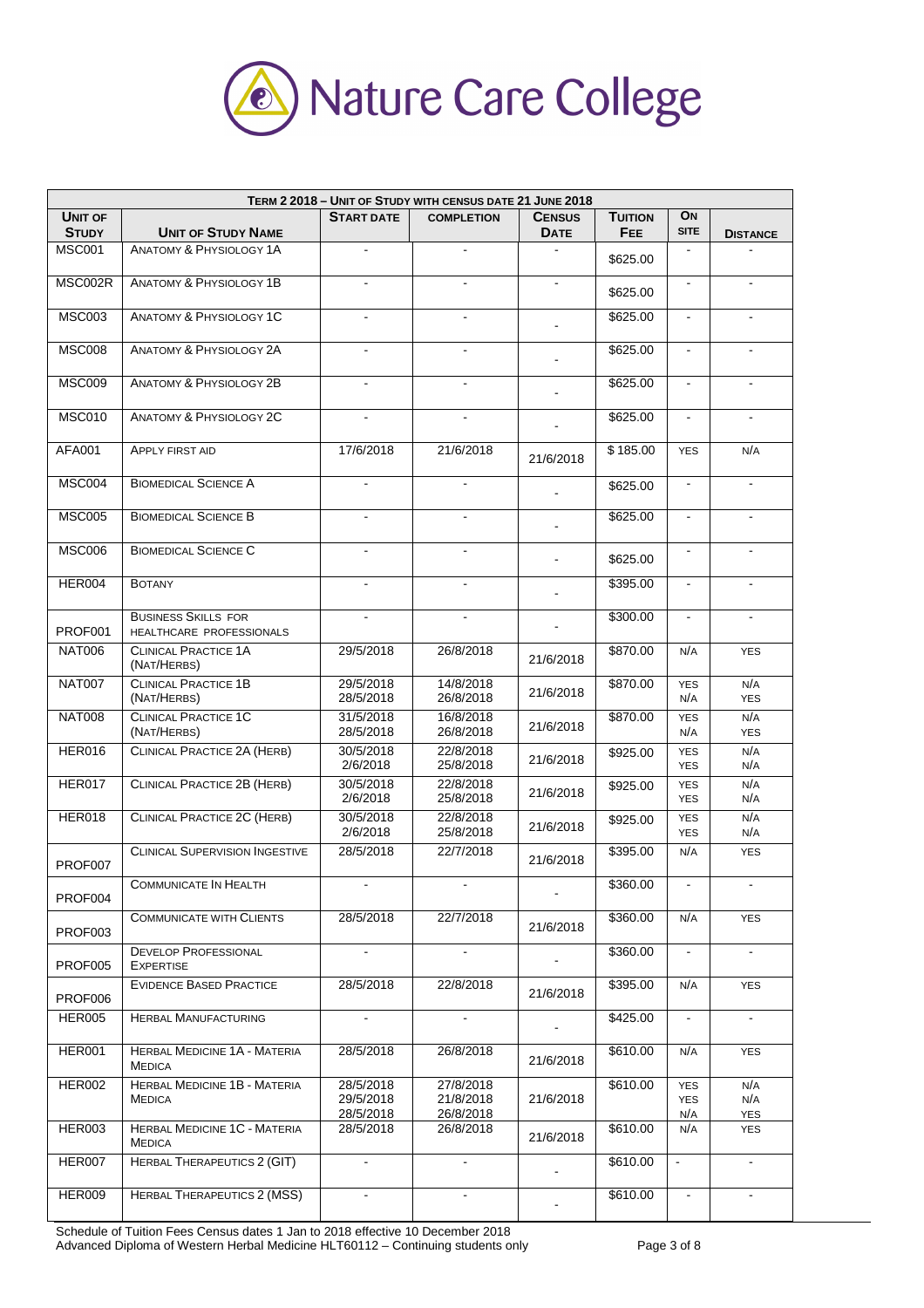

| <b>HER010</b> | <b>HERBAL THERAPEUTICS 2</b><br>(REPRO)           | 30/5/2018<br>28/5/2018             | 22/8/2018<br>26/8/2018             | 21/6/2018 | \$610.00 | <b>YES</b><br>N/A               | N/A<br><b>YES</b>        |
|---------------|---------------------------------------------------|------------------------------------|------------------------------------|-----------|----------|---------------------------------|--------------------------|
| <b>HER008</b> | <b>HERBAL THERAPEUTICS 2 (RESP)</b>               |                                    |                                    |           | \$610.00 |                                 |                          |
| <b>HER012</b> | <b>HERBAL THERAPEUTICS 3A</b>                     |                                    |                                    |           | \$625.00 | $\bar{\phantom{a}}$             |                          |
| <b>HER013</b> | <b>HERBAL THERAPEUTICS 3B</b>                     | 28/5/2018                          | 26/8/2018                          | 21/6/2018 | \$625.00 | N/A                             | <b>YES</b>               |
| HER014        | <b>HERBAL THERAPEUTICS 3C</b>                     | 28/5/2018<br>28/5/2018             | 27/8/2018<br>26/8/2018             | 21/6/2018 | \$625.00 | N/A<br><b>YES</b>               | <b>YES</b><br>N/A        |
| <b>NAT001</b> | <b>INTRODUCTION TO NATURAL</b><br><b>MEDICINE</b> | 7/6/2018<br>28/5/2018              | 5/8/2018<br>12/8/2018              | 21/6/2018 | \$495.00 | <b>YES</b><br>N/A               | N/A<br><b>YES</b>        |
| <b>NUT001</b> | <b>INTRODUCTION TO NUTRITION</b>                  | 25/5/2018<br>8/6/2018<br>28/5/2018 | 16/7/2018<br>6/7/2018<br>12/8/2018 | 21/6/2018 | \$495.00 | <b>YES</b><br><b>YES</b><br>N/A | N/A<br>N/A<br><b>YES</b> |
| <b>HER006</b> | <b>MEDICINAL WEEDS</b>                            |                                    |                                    |           | \$395.00 |                                 |                          |
| <b>HER015</b> | <b>MODERN PHYTOTHERAPY</b>                        | 28/5/2018                          | 22/8/2018                          | 21/6/2018 | \$375.00 | N/A                             | <b>YES</b>               |
| <b>MSC017</b> | PATHOLOGY & PHYSICAL<br><b>ASSESSMENT</b>         | ÷.                                 | $\blacksquare$                     |           | \$610.00 | $\blacksquare$                  | $\blacksquare$           |
| <b>HER011</b> | PHARMACOGNOSY                                     | $\blacksquare$                     |                                    |           | \$610.00 | $\blacksquare$                  | $\blacksquare$           |
| <b>MSC018</b> | PHARMACOLOGY                                      | 28/5/2018                          | 22/8/2018                          | 21/6/2018 | \$625.00 | N/A                             | <b>YES</b>               |
| PROF002       | <b>SAFE PRACTICES</b>                             | 28/5/2018                          | 8/7/2018                           | 21/6/2018 | \$170.00 | <b>YES</b>                      | N/A                      |
| <b>MSC011</b> | SYMPTOMATOLOGY, DIAGNOSIS &<br>PATHOLOGY 1A       | $\overline{a}$                     |                                    |           | \$625.00 | $\overline{a}$                  | $\overline{a}$           |
| <b>MSC012</b> | SYMPTOMATOLOGY, DIAGNOSIS &<br>PATHOLOGY 1B       | 28/5/2018<br>30/5/2018             | 26/8/2018<br>22/8/2018             | 21/6/2018 | \$625.00 | N/A<br><b>YES</b>               | <b>YES</b><br>N/A        |
| <b>MSC013</b> | SYMPTOMATOLOGY, DIAGNOSIS &<br>PATHOLOGY 1C       | ÷.                                 | $\blacksquare$                     |           | \$625.00 | $\blacksquare$                  | $\mathbf{r}$             |
| <b>MSC014</b> | SYMPTOMATOLOGY, DIAGNOSIS &<br>PATHOLOGY 2A       | $\blacksquare$                     | $\blacksquare$                     |           | \$395.00 | $\blacksquare$                  | $\overline{\phantom{a}}$ |
| <b>MSC015</b> | SYMPTOMATOLOGY, DIAGNOSIS &<br>PATHOLOGY 2B       | 28/5/2018                          | 22/7/2018                          | 21/6/2018 | \$395.00 | N/A                             | <b>YES</b>               |
| <b>MSC016</b> | SYMPTOMATOLOGY, DIAGNOSIS &<br>PATHOLOGY 2C       | 28/5/2018                          | 22/7/2018                          | 21/6/2018 | \$395.00 | N/A                             | <b>YES</b>               |

| TERM 2 2018 - UNITS OF STUDY WITH CENSUS DATE 30 JULY 2018 |                                                 |              |                   |               |                    |             |                 |
|------------------------------------------------------------|-------------------------------------------------|--------------|-------------------|---------------|--------------------|-------------|-----------------|
| <b>UNIT OF</b>                                             |                                                 | <b>START</b> | <b>COMPLETION</b> | <b>CENSUS</b> |                    | <b>ON</b>   |                 |
| <b>STUDY</b>                                               | <b>UNIT OF STUDY NAME</b>                       |              |                   | <b>DATE</b>   | <b>TUITION FEE</b> | <b>SITE</b> | <b>DISTANCE</b> |
| PROF007                                                    | <b>CLINICAL SUPERVISION</b><br><b>INGESTIVE</b> | 1/7/2018     | 30/7/2018         | 30/7/2018     | \$395.00           | <b>YES</b>  | N/A             |

| TERM 3 2018 - UNIT OF STUDY WITH CENSUS DATE 29 OCTOBER 2018 |                                    |                   |                   |               |                |             |                 |
|--------------------------------------------------------------|------------------------------------|-------------------|-------------------|---------------|----------------|-------------|-----------------|
| UNIT OF                                                      |                                    | <b>START DATE</b> | <b>COMPLETION</b> | <b>CENSUS</b> | <b>TUITION</b> | <b>ON</b>   |                 |
| <b>STUDY</b>                                                 | <b>UNIT OF STUDY NAME</b>          |                   |                   | <b>DATE</b>   | <b>FEE</b>     | <b>SITE</b> | <b>DISTANCE</b> |
| <b>MSC001</b>                                                | ANATOMY & PHYSIOLOGY 1A            |                   |                   |               | \$625.00       |             |                 |
| MSC002R                                                      | <b>ANATOMY &amp; PHYSIOLOGY 1B</b> |                   |                   |               | \$625.00       |             |                 |
| <b>MSC003</b>                                                | ANATOMY & PHYSIOLOGY 1C            |                   |                   |               | \$625.00       | -           |                 |
| <b>MSC008</b>                                                | <b>ANATOMY &amp; PHYSIOLOGY 2A</b> |                   |                   |               | \$625.00       | -           |                 |
| <b>MSC009</b>                                                | <b>ANATOMY &amp; PHYSIOLOGY 2B</b> |                   |                   |               | \$625.00       |             |                 |

Schedule of Tuition Fees Census dates 1 Jan to 2018 effective 10 December 2018 Advanced Diploma of Western Herbal Medicine HLT60112 - Continuing students only Page 4 of 8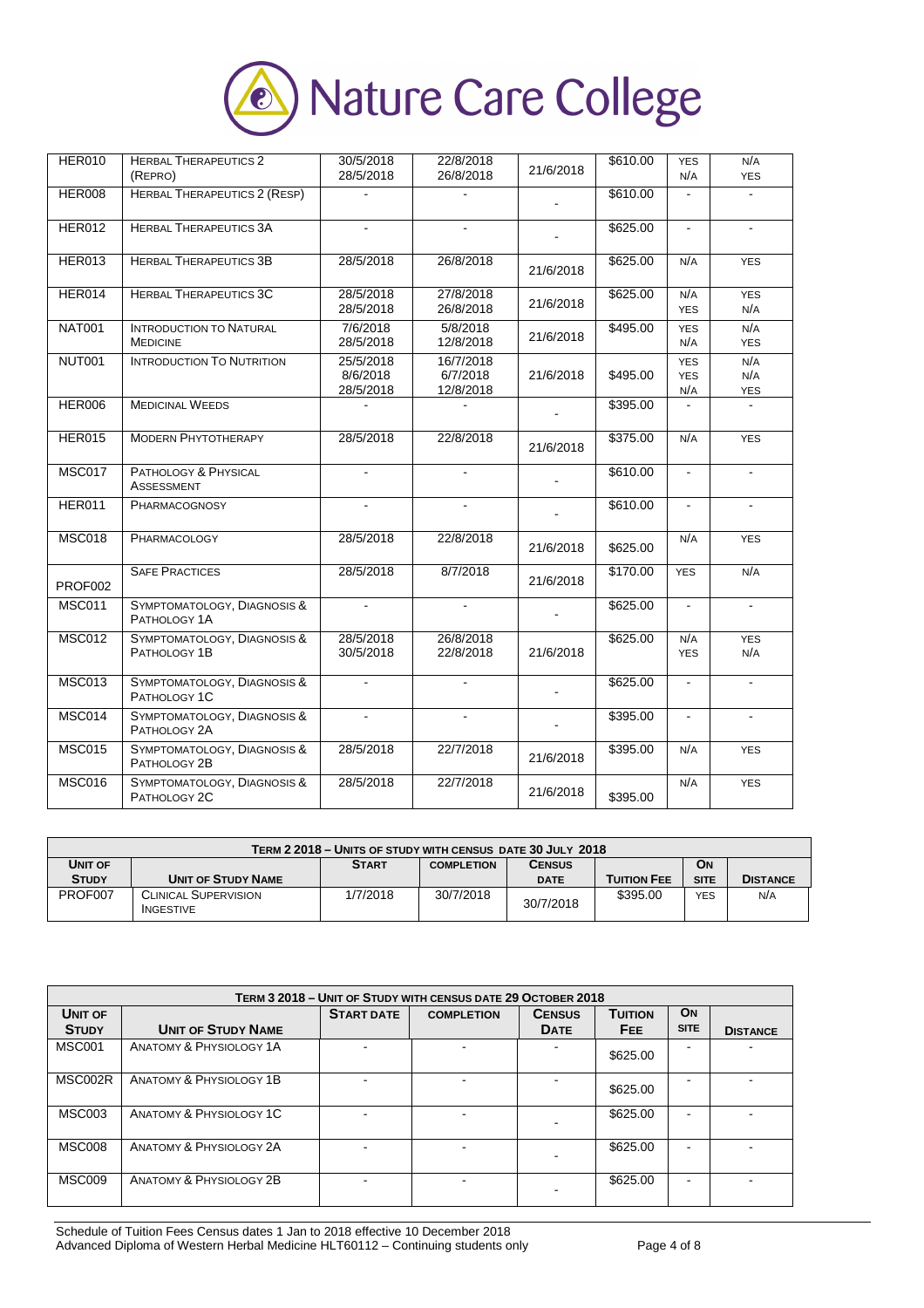

| <b>MSC010</b>  | <b>ANATOMY &amp; PHYSIOLOGY 2C</b>                     |                        |                        |                | \$625.00 | $\blacksquare$           |                |
|----------------|--------------------------------------------------------|------------------------|------------------------|----------------|----------|--------------------------|----------------|
| <b>AFA001</b>  | <b>APPLY FIRST AID</b>                                 |                        |                        |                | \$185.00 | $\blacksquare$           |                |
| <b>MSC004</b>  | <b>BIOMEDICAL SCIENCE A</b>                            |                        |                        |                | \$625.00 | $\blacksquare$           |                |
| <b>MSC005</b>  | <b>BIOMEDICAL SCIENCE B</b>                            |                        |                        |                | \$625.00 | $\mathbf{r}$             |                |
| <b>MSC006</b>  | <b>BIOMEDICAL SCIENCE C</b>                            | ä,                     | $\mathbf{r}$           | $\blacksquare$ | \$625.00 | $\blacksquare$           |                |
| HER004         | <b>BOTANY</b>                                          |                        |                        |                | \$395.00 | $\blacksquare$           |                |
| PROF001        | <b>BUSINESS SKILLS FOR</b><br>HEALTHCARE PROFESSIONALS | $\blacksquare$         | $\sim$                 |                | \$300.00 | $\omega$                 | $\blacksquare$ |
| <b>NAT006</b>  | <b>CLINICAL PRACTICE 1A</b><br>(NAT/HERBS)             | $\blacksquare$         | $\mathbf{r}$           |                | \$870.00 | $\blacksquare$           |                |
| <b>NAT007</b>  | <b>CLINICAL PRACTICE 1B</b><br>(NAT/HERBS)             |                        |                        |                | \$870.00 | $\blacksquare$           |                |
| <b>NAT008</b>  | <b>CLINICAL PRACTICE 1C</b><br>(NAT/HERBS)             | 10/9/2018              | 9/12/2018              | 29/10/2018     | \$870.00 | N/A                      | <b>YES</b>     |
| <b>HER016</b>  | <b>CLINICAL PRACTICE 2A (HERB)</b>                     | 12/9/2018<br>15/9/2018 | 5/12/2018<br>8/12/2018 | 29/10/2018     | \$925.00 | <b>YES</b><br><b>YES</b> | N/A<br>N/A     |
| HER017         | <b>CLINICAL PRACTICE 2B (HERB)</b>                     | 12/9/2018<br>15/9/2018 | 5/12/2018<br>8/12/2018 | 29/10/2018     | \$925.00 | <b>YES</b><br><b>YES</b> | N/A<br>N/A     |
| HER018         | <b>CLINICAL PRACTICE 2C (HERB)</b>                     | 12/9/2018<br>15/9/2018 | 5/12/2018<br>8/12/2018 | 29/10/2018     | \$925.00 | <b>YES</b><br><b>YES</b> | N/A<br>N/A     |
| PROF007        | <b>CLINICAL SUPERVISION INGESTIVE</b>                  | 10/9/2018              | 4/11/2018              | 29/10/2018     | \$395.00 | N/A                      | N/A            |
| PROF004        | <b>COMMUNICATE IN HEALTH</b>                           | ÷.                     | $\sim$                 |                | \$360.00 | $\blacksquare$           | $\blacksquare$ |
| PROF003        | <b>COMMUNICATE WITH CLIENTS</b>                        | $\blacksquare$         |                        |                | \$360.00 | $\blacksquare$           | $\blacksquare$ |
| <b>PROF005</b> | <b>DEVELOP PROFESSIONAL</b><br><b>EXPERTISE</b>        | L.                     | $\blacksquare$         |                | \$360.00 | $\blacksquare$           |                |
| PROF006        | <b>EVIDENCE BASED PRACTICE</b>                         | $\blacksquare$         | $\overline{a}$         |                | \$395.00 | $\blacksquare$           | $\blacksquare$ |
| <b>HER005</b>  | <b>HERBAL MANUFACTURING</b>                            |                        |                        |                | \$425.00 | $\blacksquare$           |                |
| <b>HER001</b>  | <b>HERBAL MEDICINE 1A - MATERIA</b><br><b>MEDICA</b>   |                        |                        |                | \$610.00 | $\blacksquare$           |                |
| <b>HER002</b>  | HERBAL MEDICINE 1B - MATERIA<br><b>MEDICA</b>          |                        |                        |                | \$610.00 | $\blacksquare$           |                |
| <b>HER003</b>  | <b>HERBAL MEDICINE 1C - MATERIA</b><br><b>MEDICA</b>   | $\blacksquare$         | $\sim$                 |                | \$610.00 | $\blacksquare$           | $\blacksquare$ |
| <b>HER007</b>  | HERBAL THERAPEUTICS 2 (GIT)                            | $\blacksquare$         |                        |                | \$610.00 | $\blacksquare$           |                |
| <b>HER009</b>  | <b>HERBAL THERAPEUTICS 2 (MSS)</b>                     |                        |                        |                | \$610.00 | $\blacksquare$           |                |
| <b>HER010</b>  | <b>HERBAL THERAPEUTICS 2</b><br>(REPRO)                | $\blacksquare$         | $\blacksquare$         |                | \$610.00 | $\blacksquare$           |                |
| HER008         | <b>HERBAL THERAPEUTICS 2 (RESP)</b>                    | 12/9/2018<br>10/9/2018 | 5/12/2018<br>9/12/2018 | 29/10/2018     | \$610.00 |                          |                |
| <b>HER012</b>  | <b>HERBAL THERAPEUTICS 3A</b>                          | ÷.                     | $\mathbf{r}$           | $\blacksquare$ | \$625.00 | $\omega$                 | $\blacksquare$ |
| HER013         | <b>HERBAL THERAPEUTICS 3B</b>                          | $\blacksquare$         | $\blacksquare$         |                | \$625.00 | $\blacksquare$           |                |
| HER014         | <b>HERBAL THERAPEUTICS 3C</b>                          | 10/9/2018              | 9/12/2018              | 29/10/2018     | \$625.00 | N/A                      | <b>YES</b>     |
| <b>NAT001</b>  | <b>INTRODUCTION TO NATURAL</b><br><b>MEDICINE</b>      | $\blacksquare$         | $\blacksquare$         | $\blacksquare$ | \$495.00 | $\blacksquare$           | $\blacksquare$ |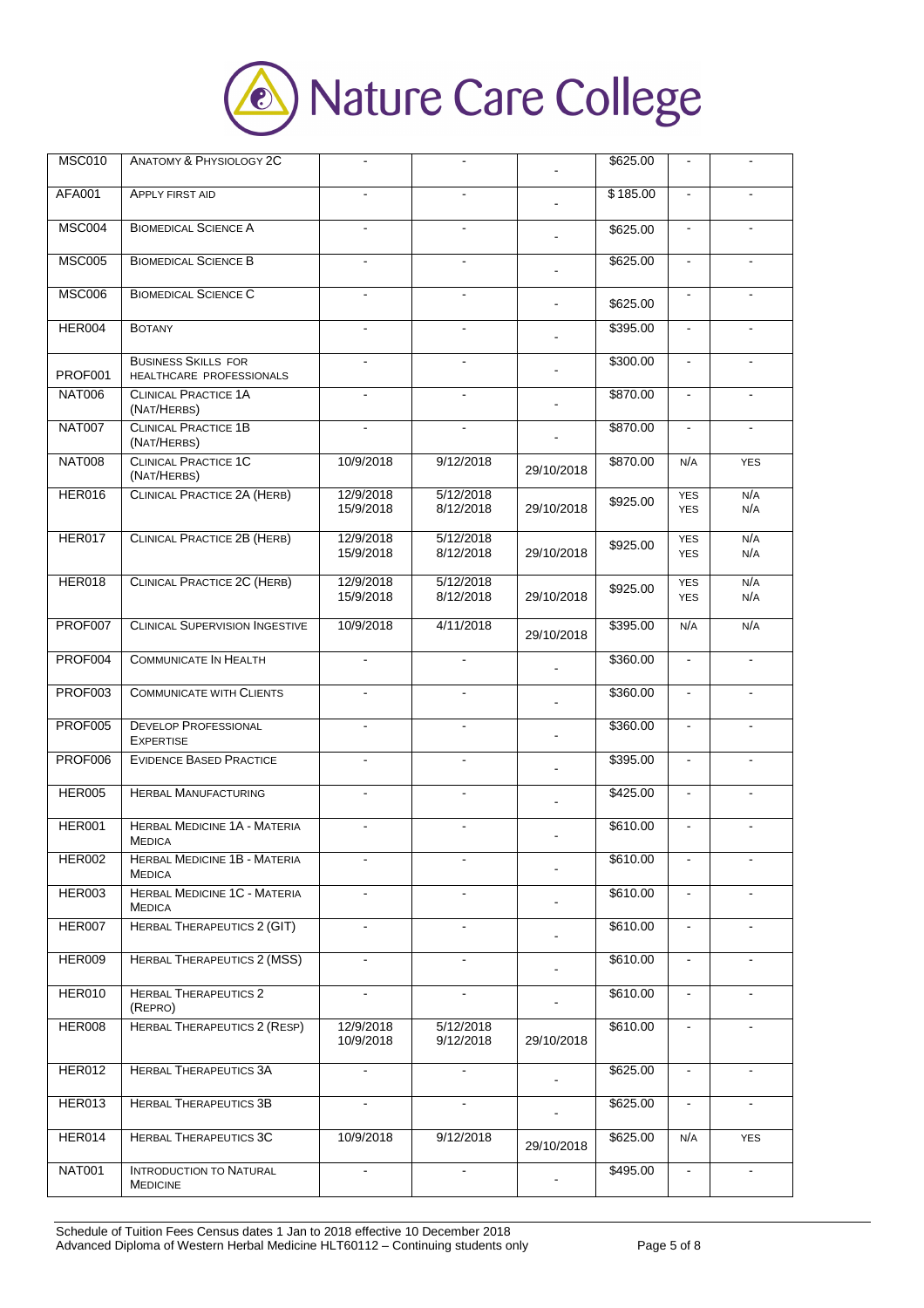

| <b>NUT001</b> | <b>INTRODUCTION TO NUTRITION</b>            |                        |                        |            | \$495.00 |                          |            |
|---------------|---------------------------------------------|------------------------|------------------------|------------|----------|--------------------------|------------|
| <b>HER006</b> | <b>MEDICINAL WEEDS</b>                      |                        |                        |            | \$395.00 | $\blacksquare$           |            |
| <b>HER015</b> | <b>MODERN PHYTOTHERAPY</b>                  |                        |                        |            | \$375.00 |                          |            |
| MSC017        | PATHOLOGY & PHYSICAL<br><b>ASSESSMENT</b>   |                        | Ξ.                     |            | \$610.00 | $\blacksquare$           |            |
| <b>HER011</b> | PHARMACOGNOSY                               |                        | ۰                      |            | \$610.00 | $\blacksquare$           |            |
| <b>MSC018</b> | PHARMACOLOGY                                |                        |                        |            | \$625.00 |                          |            |
| PROF002       | <b>SAFE PRACTICES</b>                       | $\mathbf{r}$           |                        |            | \$170.00 | $\blacksquare$           |            |
| <b>MSC011</b> | SYMPTOMATOLOGY, DIAGNOSIS &<br>PATHOLOGY 1A |                        |                        |            | \$625.00 | $\overline{a}$           |            |
| <b>MSC012</b> | SYMPTOMATOLOGY, DIAGNOSIS &<br>PATHOLOGY 1B | $\overline{a}$         | ÷.                     |            | \$625.00 | $\blacksquare$           |            |
| <b>MSC013</b> | SYMPTOMATOLOGY, DIAGNOSIS &<br>PATHOLOGY 1C | 12/9/2018<br>10/9/2018 | 5/12/2018<br>9/12/2018 | 29/10/2018 | \$625.00 | <b>YES</b><br><b>YES</b> | N/A<br>N/A |
| MSC014        | SYMPTOMATOLOGY, DIAGNOSIS &<br>PATHOLOGY 2A |                        |                        |            | \$395.00 | $\blacksquare$           |            |
| <b>MSC015</b> | SYMPTOMATOLOGY, DIAGNOSIS &<br>PATHOLOGY 2B |                        | ۰                      |            | \$395.00 | $\blacksquare$           |            |
| <b>MSC016</b> | SYMPTOMATOLOGY, DIAGNOSIS &<br>PATHOLOGY 2C | 10/9/2018              | 4/11/2018              | 29/10/2018 | \$395.00 | N/A                      | <b>YES</b> |

|                                         | <b>COMMENCEMENT</b>                                        | <b>COMPLETION</b>       | <b>CENSUS DATE</b>     |  |  |
|-----------------------------------------|------------------------------------------------------------|-------------------------|------------------------|--|--|
|                                         | 12 FEBRUARY 2018                                           | 16 MAY 2018             | <b>7 MARCH 2018</b>    |  |  |
|                                         | 28 MAY 2018                                                | <b>27 AUGUST 2018</b>   | 21 JUNE 2018           |  |  |
|                                         | 10 SEPTEMBER 2018                                          | <b>10 DECEMBER 2018</b> | <b>29 OCTOBER 2018</b> |  |  |
| <b>RPL UNIT OF</b><br><b>STUDY CODE</b> | <b>RPL UNIT OF STUDY</b>                                   | <b>RPL TUITION FEE</b>  | <b>EFTSL</b>           |  |  |
| <b>RMSC001</b>                          | RPL Anatomy & Physiology 1A                                | \$187.50                | 0.000000001            |  |  |
| RMSC002R                                | RPL Anatomy & Physiology 1B                                | \$187.50                | 0.000000001            |  |  |
| <b>RMSC003</b>                          | RPL Anatomy & Physiology 1C                                | \$187.50                | 0.000000001            |  |  |
| <b>RMSC008</b>                          | RPL Anatomy & Physiology 2A                                | \$187.50                | 0.000000001            |  |  |
| RMSC009                                 | RPL Anatomy & Physiology 2B                                | \$187.50                | 0.000000001            |  |  |
| <b>RMSC010</b>                          | RPL Anatomy & Physiology 2C                                | \$187.50                | 0.000000001            |  |  |
| <b>RAFA001</b>                          | RPL Apply first aid                                        | \$55.50                 | 0.000000001            |  |  |
| RMSC004                                 | <b>RPL Biomedical Science A</b>                            | \$187.50                | 0.000000001            |  |  |
| <b>RMSC005</b>                          | <b>RPL Biomedical Science B</b>                            | \$187.50                | 0.000000001            |  |  |
| <b>RMSC006</b>                          | RPL Biomedical Science C                                   | \$187.50                | 0.000000001            |  |  |
| RHER004                                 | <b>RPL Botany</b>                                          | \$118.50                | 0.000000001            |  |  |
| RPROF001                                | <b>RPL Business Skills for Healthcare</b><br>Professionals | \$90.00                 | 0.000000001            |  |  |
| RNAT006                                 | RPL Clinical Practice 1A (Nat/Herbs)                       | \$261.00                | 0.000000001            |  |  |

Schedule of Tuition Fees Census dates 1 Jan to 2018 effective 10 December 2018 Advanced Diploma of Western Herbal Medicine HLT60112 – Continuing students only Page 6 of 8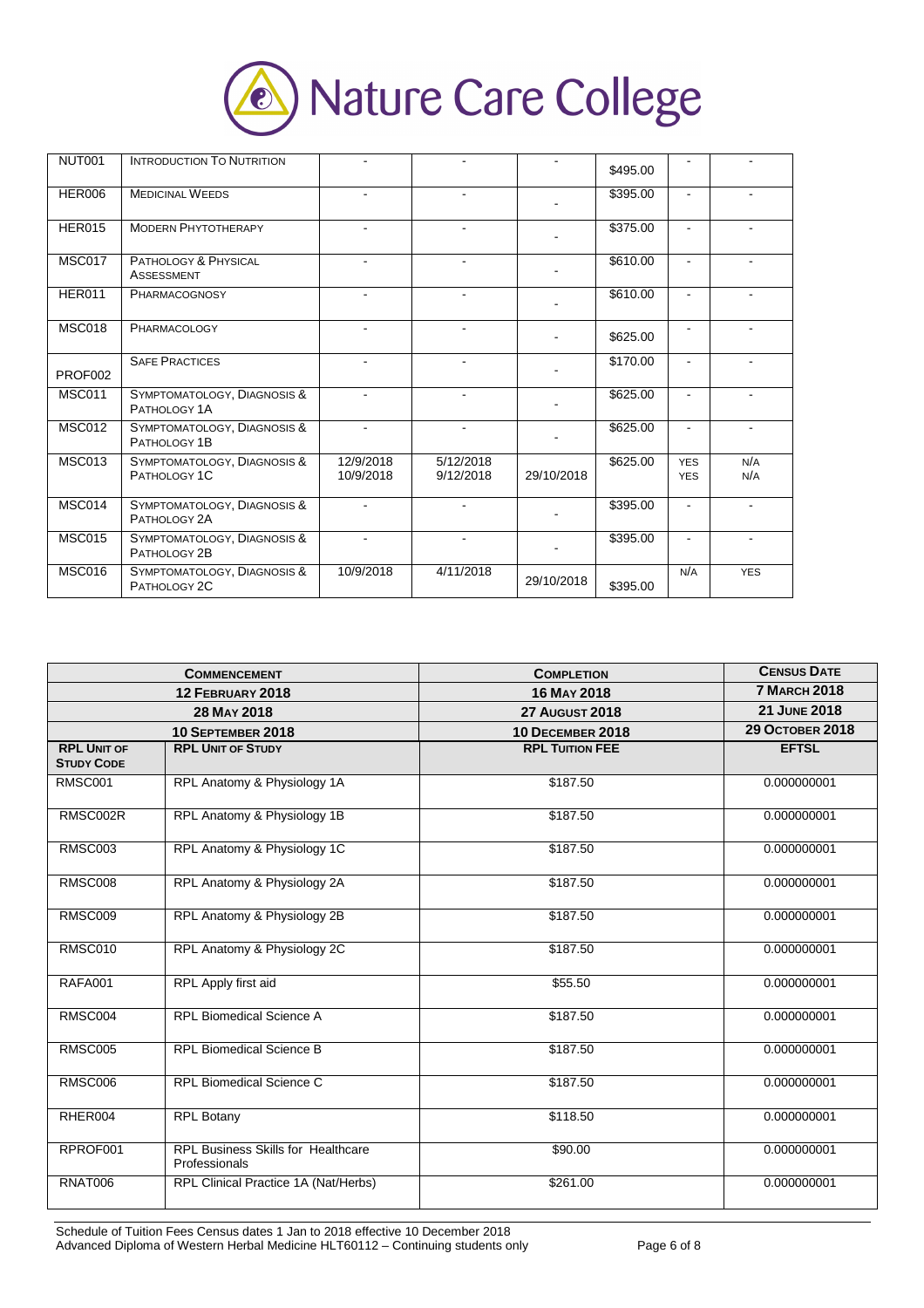

| <b>RNAT007</b> | RPL Clinical Practice 1B (Nat/Herbs)            | \$261.00 | 0.000000001 |
|----------------|-------------------------------------------------|----------|-------------|
| <b>RNAT008</b> | RPL Clinical Practice 1C (Nat/Herbs)            | \$261.00 | 0.000000001 |
| RHER016        | RPL Clinical Practice 2A (Herb)                 | \$277.50 | 0.000000001 |
| RHER017        | RPL Clinical Practice 2B (Herb)                 | \$277.50 | 0.000000001 |
| RHER018        | RPL Clinical Practice 2C (Herb)                 | \$277.50 | 0.000000001 |
| RPROF007       | <b>RPL Clinical Supervision Ingestive</b>       | \$118.50 | 0.000000001 |
| RPROF004       | RPL Communicate In Health                       | \$108.00 | 0.000000001 |
| RPROF003       | <b>RPL Communicate with Clients</b>             | \$108.00 | 0.000000001 |
| RPROF005       | RPL Develop Professional Expertise              | \$108.00 | 0.000000001 |
| RPROF006       | <b>RPL Evidence Based Practice</b>              | \$118.50 | 0.000000001 |
| RHER005        | <b>RPL Herbal Manufacturing</b>                 | \$127.50 | 0.000000001 |
| RHER001        | RPL Herbal Medicine 1A - Materia Medica         | \$183.00 | 0.000000001 |
| RHER002        | RPL Herbal Medicine 1B - Materia Medica         | \$183.00 | 0.000000001 |
| RHER003        | RPL Herbal Medicine 1C - Materia Medica         | \$183.00 | 0.000000001 |
| RHER007        | RPL Herbal Therapeutics 2 (GIT)                 | \$183.00 | 0.000000001 |
| RHER009        | RPL Herbal Therapeutics 2 (MSS)                 | \$183.00 | 0.000000001 |
| RHER010        | RPL Herbal Therapeutics 2 (Repro)               | \$183.00 | 0.000000001 |
| RHER008        | RPL Herbal Therapeutics 2 (Resp)                | \$183.00 | 0.000000001 |
| RHER012        | RPL Herbal Therapeutics 3A                      | \$187.50 | 0.000000001 |
| RHER013        | RPL Herbal Therapeutics 3B                      | \$187.50 | 0.000000001 |
| RHER014        | RPL Herbal Therapeutics 3C                      | \$187.50 | 0.000000001 |
| <b>RNAT001</b> | RPL Introduction to Natural Medicine            | \$148.50 | 0.000000001 |
| RNUT001        | RPL Introduction To Nutrition                   | \$148.50 | 0.000000001 |
| RHER006        | <b>RPL Medicinal Weeds</b>                      | \$118.50 | 0.000000001 |
| RHER015        | <b>RPL Modern Phytotherapy</b>                  | \$112.50 | 0.000000001 |
| RMSC017        | RPL Pathology & Physical Assessment             | \$187.50 | 0.000000001 |
| RHER011        | <b>RPL Pharmacognosy</b>                        | \$183.00 | 0.000000001 |
| RMSC018        | <b>RPL Pharmacology</b>                         | \$187.50 | 0.000000001 |
| RPROF002       | <b>RPL Safe Practices</b>                       | \$100.00 | 0.000000001 |
| RPROF002A      | RPL Safe Practices A                            | \$50.00  | 0.000000001 |
| RPROF002B      | RPL Safe Practices B                            | \$50.00  | 0.000000001 |
| RMSC011        | RPL Symptomatology, Diagnosis &<br>Pathology 1A | \$187.50 | 0.000000001 |